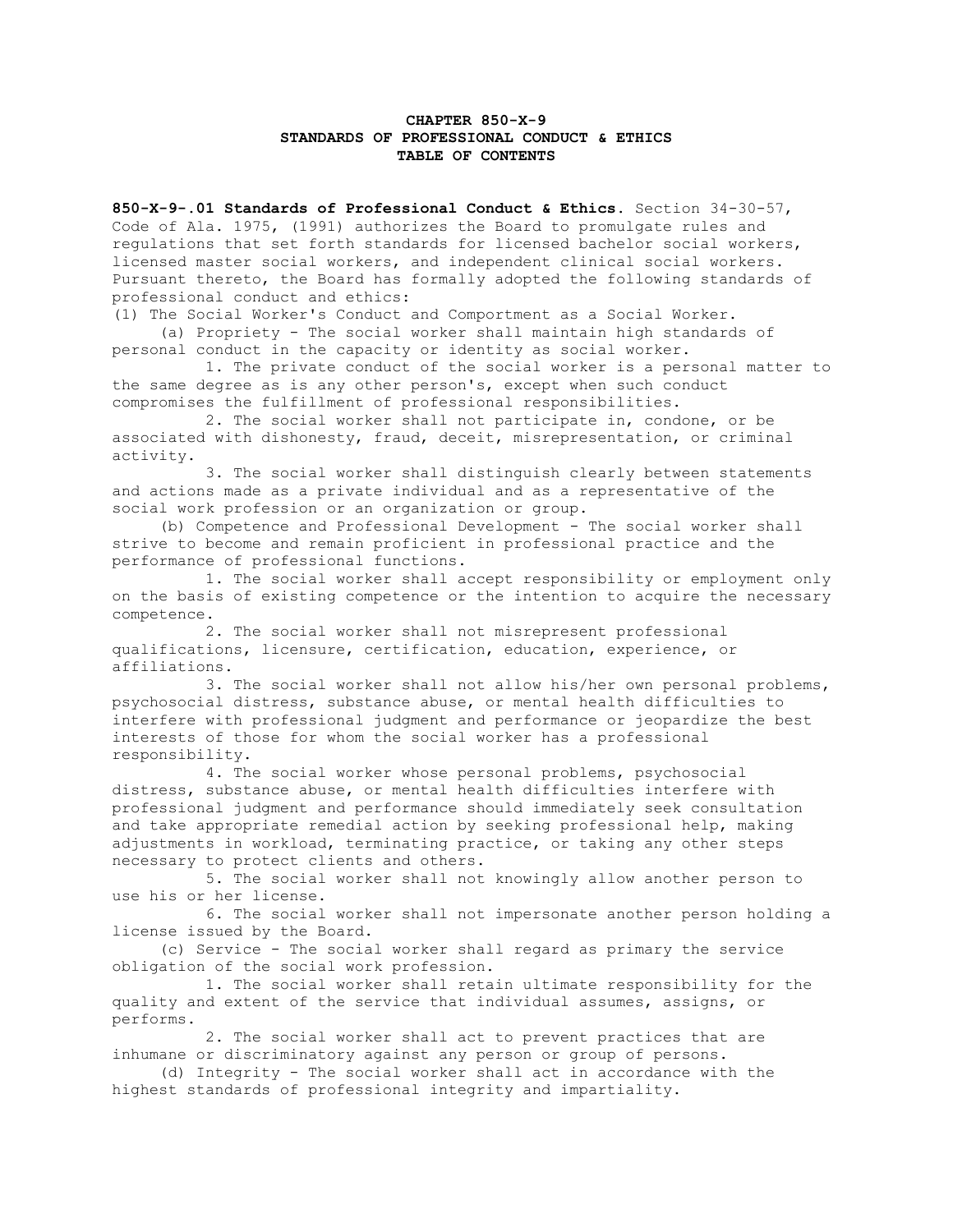1. The social worker should be alert to and resist the influences and pressures (including those that arise from personal beliefs) that interfere with the exercise of professional discretion and impartial judgment required for the performance of professional functions.

 2. The social worker shall not exploit professional relationships for personal gain.

 (e) Scholarship and Research - The social worker engaged in study and research should be guided by the conventions of scholarly inquiry.

 1. The social worker engaged in research should consider carefully the possible consequences for human beings.

 2. The social worker engaged in research shall ascertain that the consent of participants in the research is voluntary and informed, without any implied deprivation or penalty for refusal to participate, and with due regard for participant's privacy and dignity.

 3. The social worker engaged in research should protect participants from unwarranted physical or mental discomfort, distress, harm, danger, or deprivation.

 4. The social worker who engages in the evaluation of services or cases shall discuss them only for the professional purposes and only with persons directly and professionally concerned with them.

 5. Information obtained about participants in research shall be treated as confidential.

 6. The social worker shall take credit only for work actually done in connection with scholarly and research endeavors and credit contributions made by others.

(2) The Social Worker's Ethical Responsibility to Clients.

 (a) Primacy of Client's Interests - The social worker's primary responsibility is to promote the well-being of the client.

 1. The social worker should serve clients with devotion, loyalty, determination, and the maximum application of professional skills and competence.

 2. The social worker shall not exploit relationships with clients for personal advantage.

 3. The social worker shall not practice, condone, facilitate, or collaborate with any form of discrimination on the basis of race, color, sex, age, religion, political belief, mental or physical handicap, or any other preference or personal characteristic, condition or status.

 4. The social worker shall not condone or engage in any dual or multiple relationships with clients or former clients in which there is a risk of exploitation of or potential harm to the client. The social worker is responsible for setting clear, appropriate, and culturally sensitive boundaries.

 5. The social worker shall under no circumstances engage in sexual activities or sexual contact with current clients, whether such contact is consensual or forced.

 6. The social worker shall not engage in sexual activities or sexual contact with client's relatives or other individuals with whom clients maintain a close personal relationship when there is a risk of exploitation or potential harm to the client. The social worker shall assume the full burden for setting clear, appropriate, and culturally sensitive boundaries.

 7. The social worker should not engage in sexual activities or sexual contact with former clients because of the potential for harm to the client. If a social worker engages in conduct contrary to this prohibition or claims that an exception to this prohibition is warranted because of extraordinary circumstances, it is the social worker not the client who assumes full burden of demonstrating that the former client has not been exploited, coerced, or manipulated, intentionally or unintentionally.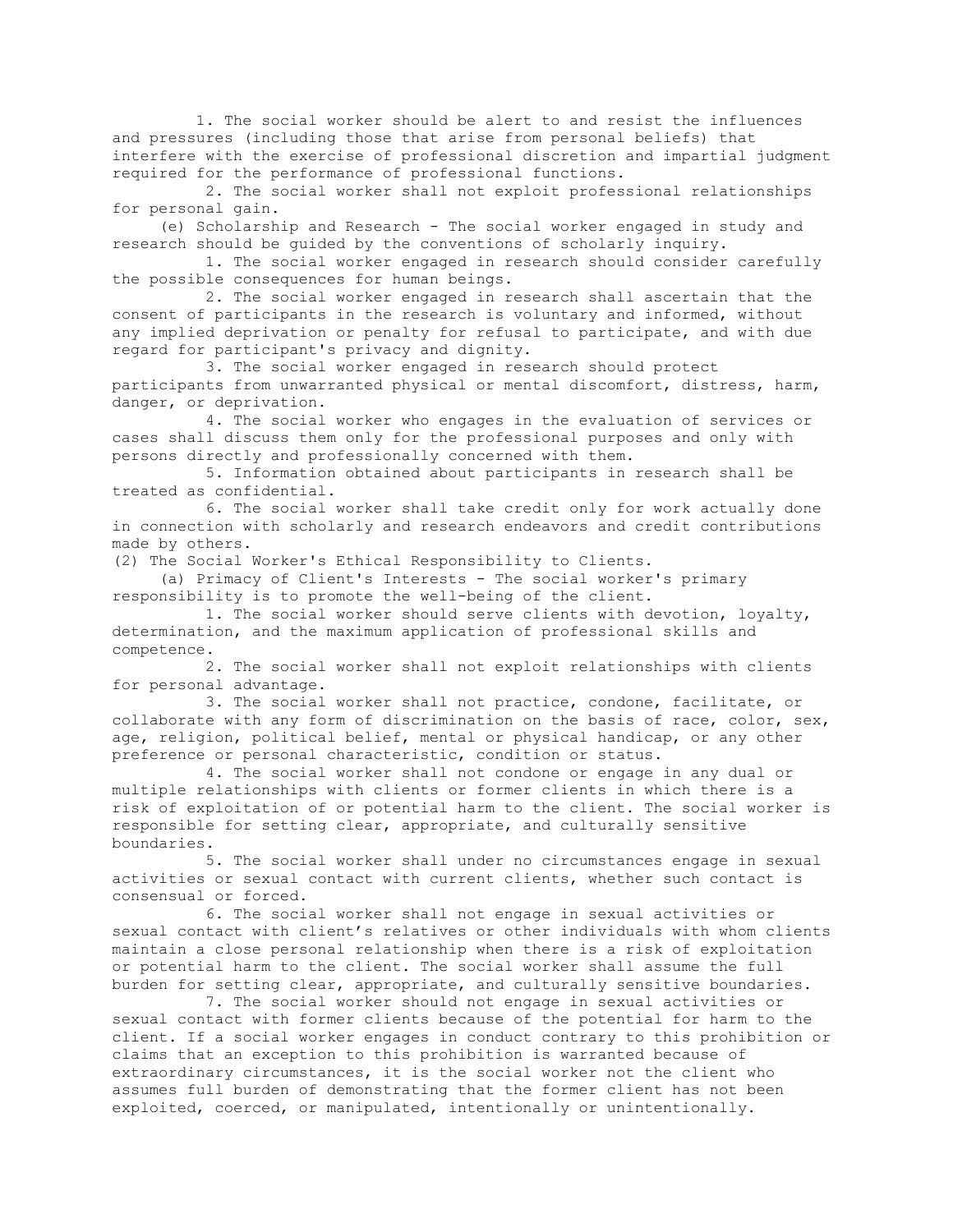8. The social worker shall not provide clinical services to an individual with whom the social worker has had a prior sexual relationship.

 9. The social worker must set clear, appropriate and culturally sensitive boundaries that govern any physical contact with a client.

 10. The social worker shall not sexually harass clients. Sexual harassment includes sexual advances, sexual solicitation, requests for sexual favors, and other verbal or physical conduct of a sexual nature.

 11. The social worker shall not use derogatory language in written or verbal communications to or about clients. The social worker shall use accurate and respectful language in all communications to and about clients.

 12. The social worker should provide clients with accurate and complete information regarding the extent and nature of the services available to them.

 13. The social worker shall apprise clients of their risks, rights, opportunities, and obligations associated with social service to them.

 14. The social worker should seek advice and counsel of colleagues and supervisors whenever such consultation is in the best interest of the clients.

 15. The social worker shall terminate service to clients, and professional relationships with them, when such service and relationships are no longer required or no longer serve the client's needs or best interests.

 16. The social worker should not withdraw services precipitously except under unusual circumstances, giving careful consideration to all factors in the situation and taking care to minimize possible adverse effects.

 17. The social worker who anticipates the termination or interruption of service to clients shall notify clients promptly and seek the transfer, referral, or continuation of service in relation to the client's needs and preferences.

 (b) Rights and Prerogatives of Clients - The social worker should make every effort to foster maximum self-determination on the part of clients.

 1. When the social worker must act on behalf of a client who has been adjudged legally incompetent, the social worker should safeguard the interests and rights of that client.

 2. When another individual has been legally authorized to act on behalf of a client, the social worker should deal with that person always with the client's best interest in mind.

 3. The social worker should not engage in any action that violates or diminishes the civil or legal rights of clients.

 (c) Confidentiality and Privacy - The social worker shall respect the privacy of clients and hold in confidence all information obtained in the course of professional service except as required by law.

 1. The social worker shall share with others confidences revealed by clients, without their consent, only for compelling professional reasons or as required by law.

 2. The social worker should inform clients fully about the limits of confidentiality in a given situation, the purposes for which information is obtained, and how it may be used.

 3. The social worker shall keep timely and accurate records detailing problems, treatment plans, scope of services, and dates and content of client contacts for a minimum of three years after the date on which services were last provided to the client. Records shall be securely kept to ensure the confidentiality of clients. Records or other oral or written information which personally identifies the client shall not be released to third parties unless:

 i. the client or authorized representative consents in writing;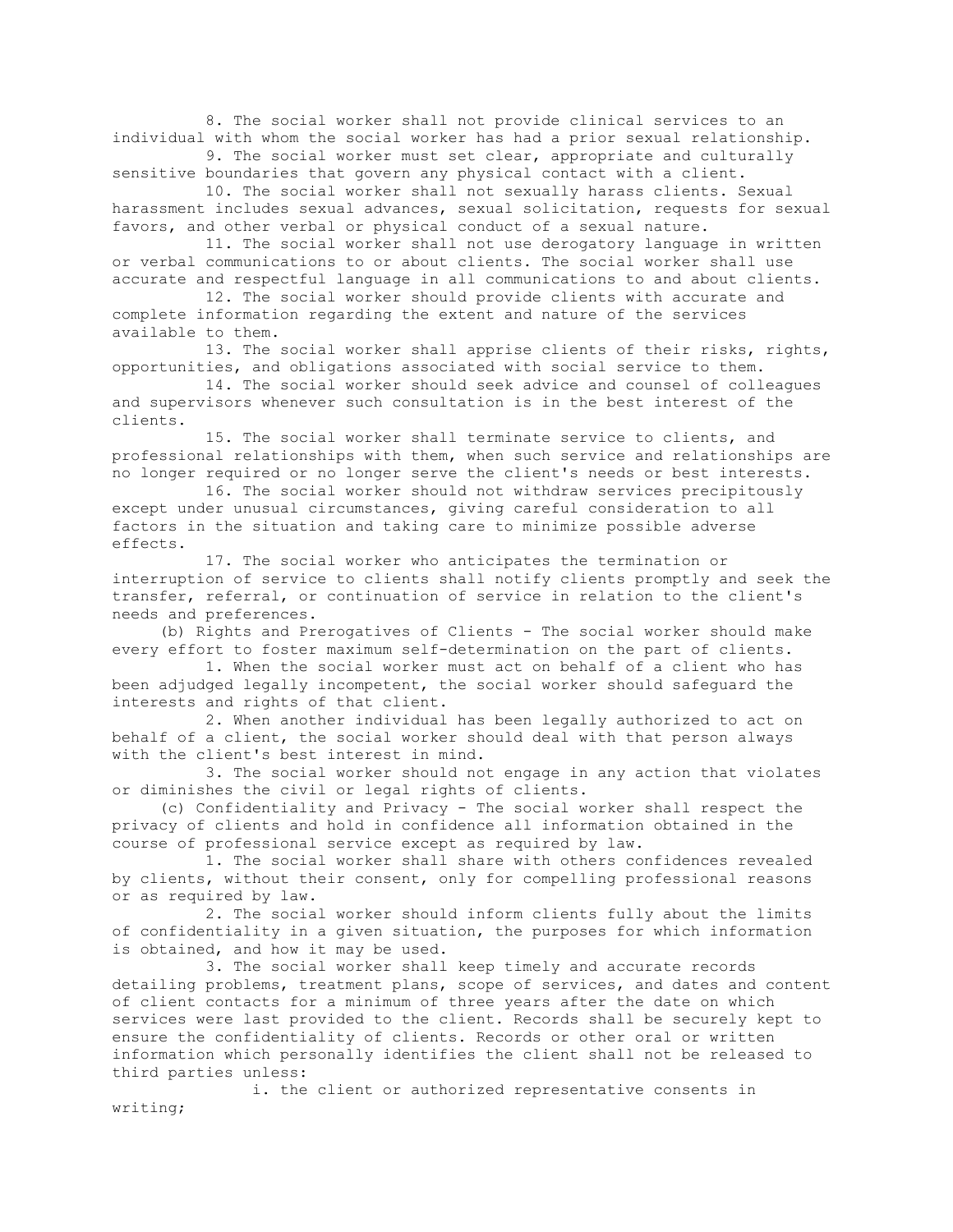ii. a court of competent jurisdiction orders release of the records;

 iii. the records are otherwise due to be disclosed under Alabama or federal law;

 iv. the information released does not compromise the confidentiality of any other individuals; or

 v. the Board issues a subpoena for the records pursuant to its investigatory or regulatory authority.

 4. The social worker should afford clients with reasonable access to any official social work records concerning them.

 5. When providing clients with access to records, the social worker shall take due care to protect the confidences of others contained in those records.

 6. The social worker shall obtain informed consent of clients before taping, recording, or permitting third party observation of their activities.

 7. The social worker shall take precautions to ensure and maintain the confidentiality of information transmitted to other parties through the use of computers, electronic mail, facsimile machines, telephones, voicemail, social media, and other electronic or computer technology. Disclosure of identifying information should be avoided whenever possible.

(d) Fees - When setting fees, the social worker shall ensure that they are fair, reasonable, considerate, and commensurate with the service performed. When setting fees, the social worker shall exercise due regard for the client's ability to pay.

 1. The social worker shall not divide a fee with a referral source. The social worker shall not accept the division of a fee as compensation for a referral. This provision is intended to assure that referrals are always based solely on the best interests of the client.

 2. The social worker shall explain the fee schedule and ensure the client's understanding.

(3) The Social Worker's Ethical Responsibility to Colleagues.

 (a) Respect, Fairness, and Courtesy - The social worker shall treat colleagues with respect, courtesy, fairness, and good faith.

 1. The social worker should cooperate with colleagues to promote professional interests and concerns.

 2. The social worker shall respect confidences shared by colleagues in the course of their professional relationships and transactions unless otherwise required by law.

 3. The social worker should create and maintain conditions of practice that facilitate ethical and competent professional performance by colleagues.

 4. The social worker should treat with respect, and represent accurately and fairly, the qualifications, views, and findings of colleagues and use appropriate channels to express judgments on these matters.

 5. The social worker who replaces or is replaced by a colleague in professional practice should act with consideration for the interest, character, and reputation of that colleague.

 6. The social worker shall not exploit a dispute between a colleague and employers to obtain a position or otherwise advance the social worker's interest.

 7. The social worker should seek arbitration or mediation when conflicts with colleagues require resolution for compelling professional reasons.

 8. The social worker should extend to colleagues of other professions the same respect and cooperation that is extended to social work colleagues.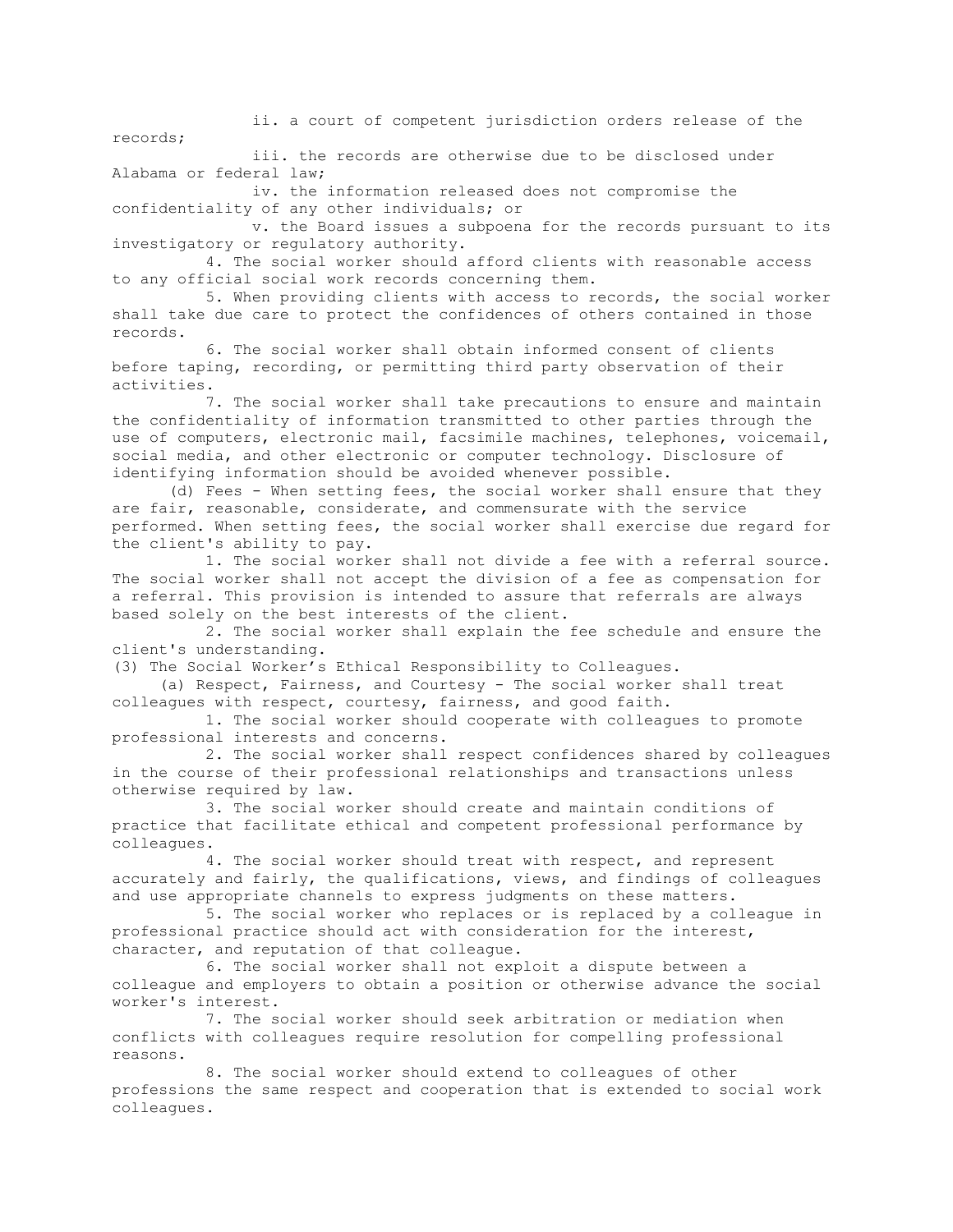9. The social worker who serves as an employer, supervisor, or mentor to colleagues shall make orderly and explicit arrangements regarding the conditions of their continuing professional relationship.

 10. The social worker who has responsibility for employing and evaluating the performance of other staff members, shall fulfill such responsibility in a fair, considerate, and equitable manner, on the basis of clearly enunciated criteria.

 11. The social worker who has the responsibility for evaluating the performance of employees, supervisees, or students shall share evaluations with them.

 12. The social worker shall not use a professional position vested with power, such as that of employer, supervisor, teacher, or consultant, to his/her advantage or to exploit others.

 13. The social worker who functions as a supervisor or educator shall not engage in sexual activities or contact with supervisees, students, trainees, or other colleagues over whom they exercise professional authority.

 14. The social worker should avoid engaging in sexual relationships with colleagues when there is potential for conflict of interest. The social worker who becomes involved in, or anticipates becoming involved in, a sexual relationship with a colleague has the duty to transfer professional responsibilities, when necessary, to avoid a conflict of interest.

 15. The social worker shall not sexually harass supervisees, students, trainees, or colleagues. Sexual harassment includes sexual advances, sexual solicitation, requests for sexual favors, and other verbal or physical conduct of a sexual nature.

 16. The social worker who has direct knowledge of a social work colleague's impairment due to personal problems, psychosocial distress, substance abuse, or mental health difficulties should consult with that colleague and assist the colleague in taking remedial action.

 17. The social worker who believes that a social work colleague is incompetent and has not taken adequate steps to address the incompetence should take action through appropriate channels established by employers, agencies, NASW, and the Alabama State Board of Social Work Examiners.

 (b) Dealing with Colleagues' Clients - The social worker has the responsibility to relate to the clients of colleagues with full professional consideration.

 1. The social worker shall not assume professional responsibility for the clients of another agency or a colleague without appropriate communication with that agency or colleague.

 2. The social worker who serves the clients of colleagues, during a temporary absence or emergency, shall serve those clients with the same consideration as that afforded any client.

(4) The Social Worker's Ethical Responsibility to the Employer. The social worker shall adhere to commitments made to the employing organization.

 (a) The social worker should work to improve the employing agency's policies and procedures, and the efficiency and effectiveness of its services.

 (b) The social worker shall not accept employment or arrange student field placements in an organization which is currently under public sanction by the National Association of Social Workers ("NASW") for violating personnel standards, or imposing limitations on or penalties for professional actions on behalf of clients.

 (c) The social worker should act to prevent and eliminate discrimination in the employing organization's work assignments and in its employment policies and practices.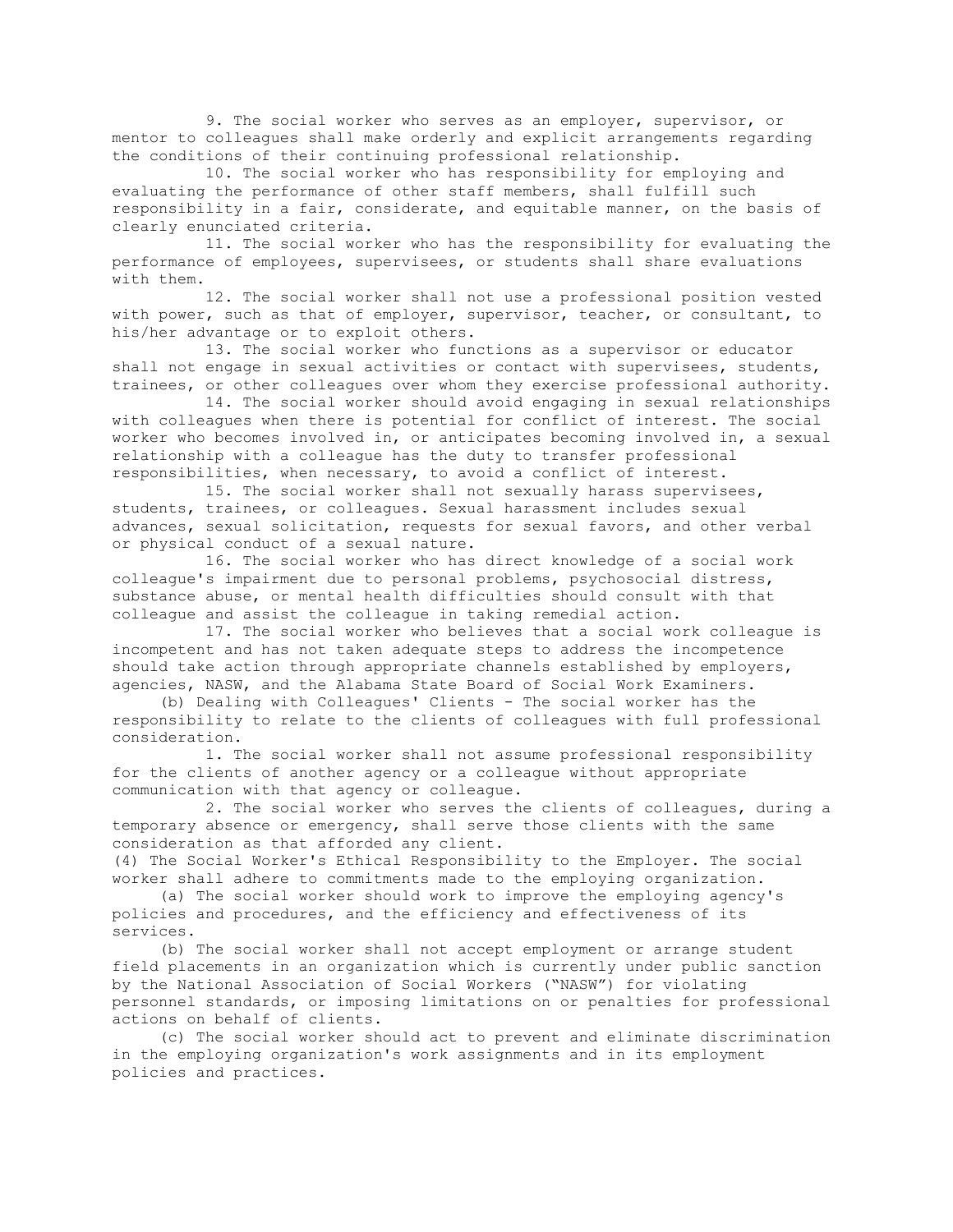(d) The social worker should use with scrupulous regard, and only for the purpose for which they are intended, the resources of the employing organization.

(5) The Social Worker's Ethical Responsibility to the Profession.

 (a) Maintaining the Integrity of the Profession - The social worker shall uphold and advance the values, ethics, knowledge, and mission of the profession.

 1. The social worker should protect and enhance the dignity and integrity of the profession and should be responsible and vigorous in discussion and criticism of the profession.

 2. The social worker should take action through appropriate channels against unethical conduct by any other member of the profession.

 3. The social worker should act to prevent the unauthorized and unqualified practice of social work.

 4. The social worker should strive to become and remain proficient in professional practice and the performance of professional functions. The social worker should critically examine and keep current with emerging knowledge relevant to social work. The social worker should routinely review the professional literature and participate in continuing education relevant to social work practice and social work ethics.

 5. The social worker should base practice on recognized knowledge, including empirically based knowledge, relevant to social work and social work ethics.

 6. The social worker shall make no misrepresentation in advertising as to qualifications, competence, service, or results to be achieved.

 (b) Community Service - The social worker should assist the profession in making social services available to the general public.

 1. The social worker should contribute time and professional expertise to activities that promote respect for the utility, the integrity, and the competence of the social work profession.

 2. The social worker should support the formulation, development, enactment and implementation of social policies of concern to the profession.

 (c) Development of Knowledge - The social worker should take responsibility for identifying, developing, and fully utilizing knowledge for professional practice.

 1. The social worker should base practice upon recognized knowledge relevant to social work.

 2. The social worker should critically examine, and keep current with, emerging knowledge relevant to social work.

 3. The social worker should contribute to the knowledge base of social work and share research knowledge and practice wisdom with colleagues. (6) The Social Worker's Ethical Responsibility to Society. The social worker should promote the general welfare of society.

 (a) The social worker should act to prevent and eliminate discrimination against any person or group on the basis of race, color, sex, age, religion, national origin, marital status, political belief, mental or physical handicap, or any other preference or personal characteristic, condition, or status.

 (b) The social worker should act to ensure that all persons have access to the resources, services, and opportunities which they require.

 (c) The social worker should act to expand choice and opportunity for all persons, with special regard for disadvantaged or oppressed groups or persons.

 (d) The social worker should promote conditions that encourage respect for the diversity of cultures which constitute American society.

 (e) The social worker should provide appropriate professional services in public emergencies.